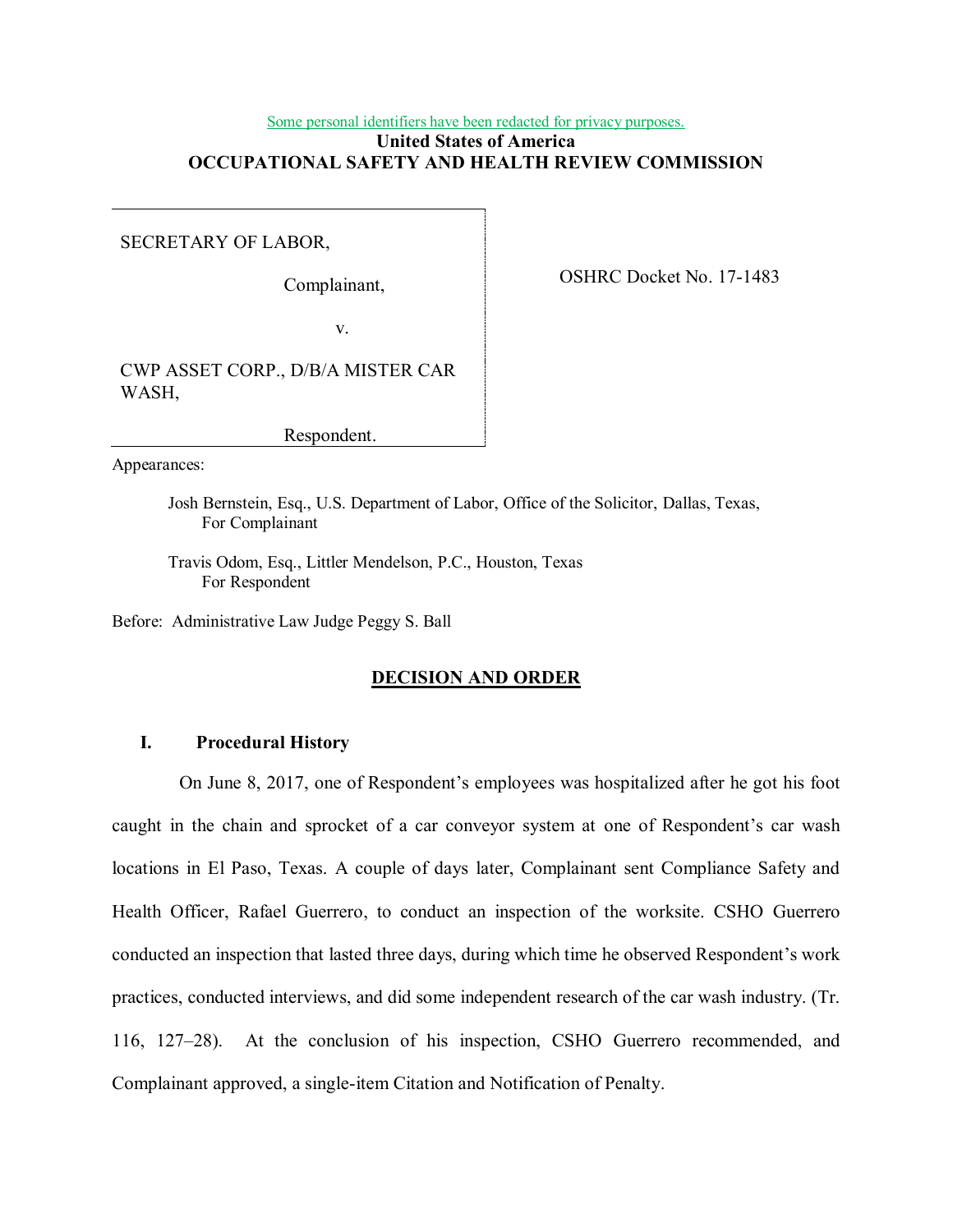The Citation alleges Respondent violated 29 C.F.R. § 1910.212(a)(1) by failing to adequately guard the sprocket and chain for the car conveyor, which were located under a trap door in the car wash tunnel. (Ex. C-1). Respondent filed a Notice of Contest, arguing that the existing guard was adequate and that the injured employee's actions were the result of unpreventable employee misconduct. The Notice of Contest initiated the present matter, which was assigned to Simplified Proceedings by the Chief Administrative Law Judge on October 6, 2017.<sup>1</sup> This matter was initially assigned to Administrative Law Judge John H. Schumacher, who is no longer with the Commission. The case was re-assigned to the undersigned on December 14, 2017.

 2017. A one-day trial was held on June 7, 2018, in El Paso, Texas. The following people testified: (1) [Redacted], the injured employee; (2) Alfred Murillo, a supervisor at the worksite; (3) CSHO Rafael Guerrero; (4) Juan Espinosa, general manager of the worksite; and (5) Edgar Morales, Respondent's regional manager. At the conclusion of the trial, the parties opted to submit post- trial briefs in lieu of closing on the record as provided for in Commission Rule 200. *See* 29 C.F.R. § 2200.200(b)(6). The parties timely submitted their post-trial briefs, which the Court has reviewed, along with the record evidence and relevant case law.

 Based on what follows, the Court finds Respondent placed its employees close to the hazard by shifting its drying operations inside the car wash bay. By so doing, the Court finds it was reasonably predictable Respondent's employees would be in the zone of danger created by the void over the conveyor's sprocket and chain. Because the change in work practice moved its employees closer to the hazard, Respondent had a commensurate responsibility to ensure any ingoing nip points or rotating parts were adequately protected. *See* 29 C.F.R. § 1910.212(a)(1). It

 1. Respondent attempted to have the matter removed from Simplified Proceedings; however, that motion was denied by Judge Schumacher on November 16, 2017.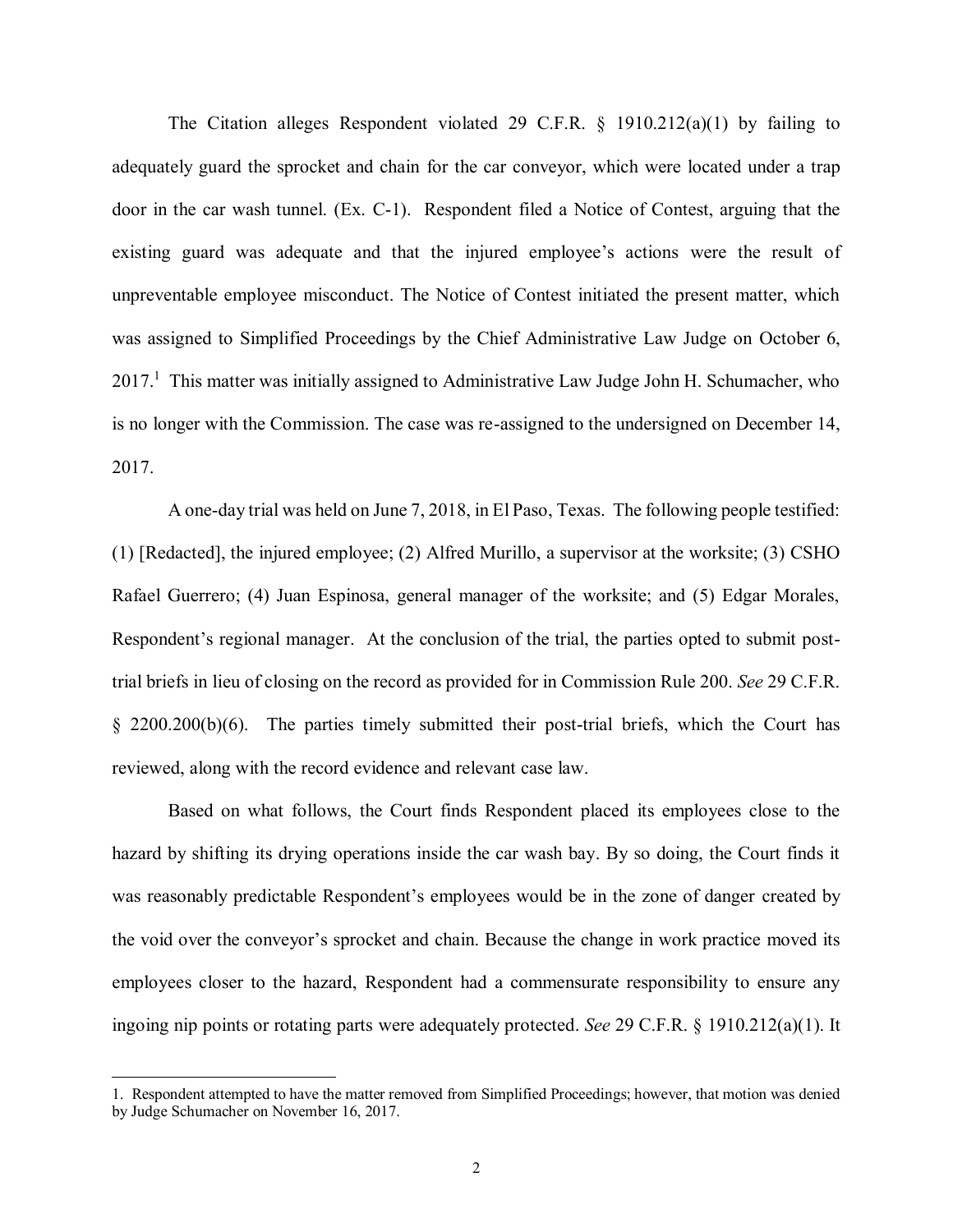failed to do so. As will be illustrated in more detail below, the Court finds Complainant established a serious violation of the guarding standard.

### **II. Stipulations & Jurisdiction**

 As indicated in their joint stipulation statement, the parties agree the Commission has jurisdiction over this proceeding pursuant to section 10(c) of the Act, 29 U.S.C. § 659(c), and Respondent is an employer engaged in a business affecting commerce within the meaning of section 3(5) of the Act, 29 U.S.C. § 652(5). *Slingluff v. OSHRC*, 425 F.3d 861 (10th Cir. 2005). The remaining stipulation merely indicates the parties agree Complainant alleges a violation of 29 C.F.R. § 1910.212(a)(1).

## **III. Factual Background**

 Approximately three years prior to the events of this case, Respondent made a change to the way its employees dried cars. Previously, employees waited outside the car wash bay as the customer drove their vehicle off the end of the conveyor and parked it in the drying area. (Tr. 152). Once the car was parked, the employees moved around the perimeter of the stationary car to hand dry it as the last part of the car wash process. (Tr. 62, 103). Now, car drying occurs inside the last portion of the car wash bay, right before the end of the car conveyor system.<sup>2</sup> (Tr. 62, 103; Ex. C- 13 at 13, 22, C-24, C-25). As a result of this move, employees were taught how to dry vehicles using a process called side-drying, which required employees to clean the front, back, and sides of a vehicle while positioned along the side of the vehicle.<sup>3</sup> (Tr. 70, 103–104, 174–75). This procedure was implemented because employees were working on either side of a conveyor system designed to move cars. (Tr. 103–104).

 2. To be clear, the move indoors did not expose employees to car wash equipment like you would see at a drive- through car wash facility. Instead, as shown in the video, it appears Respondent used a portion of the bay that formerly housed washing machinery but is now empty save for the conveyor system. (Exs. C-13 at 16–19, C-24, C-25). 3. This method of drying cars can be observed in the training videos and on-site photographs taken by CSHO Guerrero.

<sup>(</sup>Ex. C-13 at 16–19, C-19, C-20).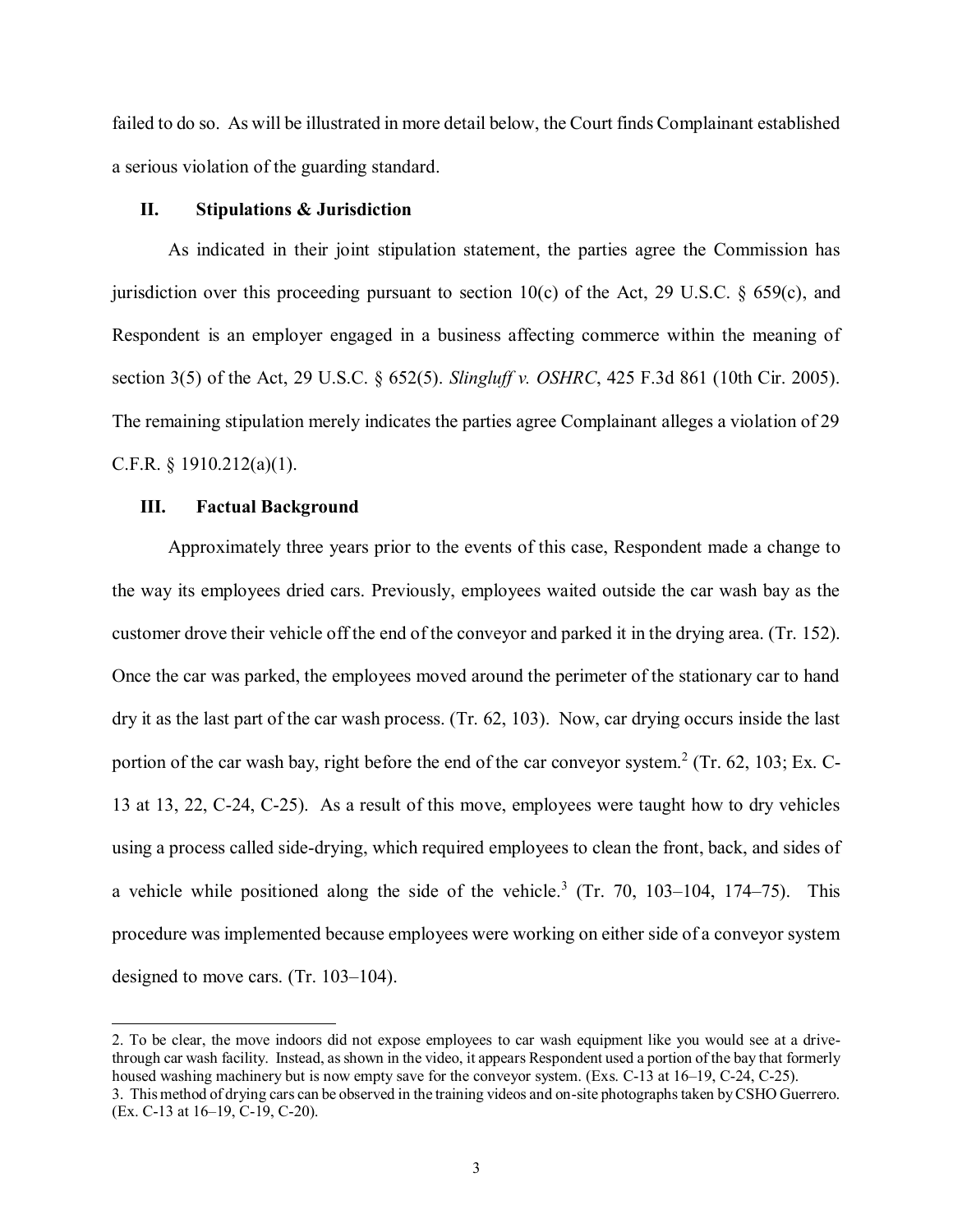The conveyor system uses a series of rollers that push a vehicle (in neutral gear) along a track. (Tr. 152; Exs. C-13 at 12–15, C-19, C-20). Once the vehicle exits the track, the rollers that were pushing the car move downward into a hole in the floor at the end of the track. (Tr. 169; Ex. C-13 at 22–24). Beneath the hole are a sprocket and chain for the car conveyor system. (Tr. 123). The hole is equipped with a trap door, which is designed to be pushed back by the incoming roller and return to its original position once the roller has gone back underground. (Tr. 124). While the trap door is waiting to receive rollers, it sits roughly two-and-one-half inches back from the end of the guides that hold the rollers above ground, creating the aforementioned hole. (Tr. 124; Ex. C- 13 at 12–15, C-24, C-25). This gap increases to roughly six inches once the door is pushed backwards by an incoming set of rollers and returns to its original size once the rollers have gone through. (Tr. 124–125; Ex. C-13 at 12–15, C-24, C-25). According to [Redacted], this happens approximately once every few seconds, depending on the speed of the conveyor. (Tr. 45).

 Depending on who was testifying, the rationale provided for shifting the drying operation indoors, and its impact on safety, was different. According to employees, like [Redacted] and Murillo, they believed the change was grounded in production and efficiency, because the time required to dry the cars was reduced and controllable. (Tr. 40, 83). [Redacted] believed this was the case because Respondent had to process both customers who had already paid for a monthly membership and those who preferred to pay on per-wash basis. (Tr. 84). This was echoed by Murillo, who testified that Respondent's area manager introduced the change as a way to speed up the drying process. (Tr. 102–103). Regardless of what they believe or what they were told, both [Redacted] and Murillo agreed the process felt more dangerous because the cars were no longer stationary as the employees were drying them. (Tr. 40, 62, 103). According to management, however, the change was precipitated by safety concerns. (Tr. 152). Specifically, Espinosa testified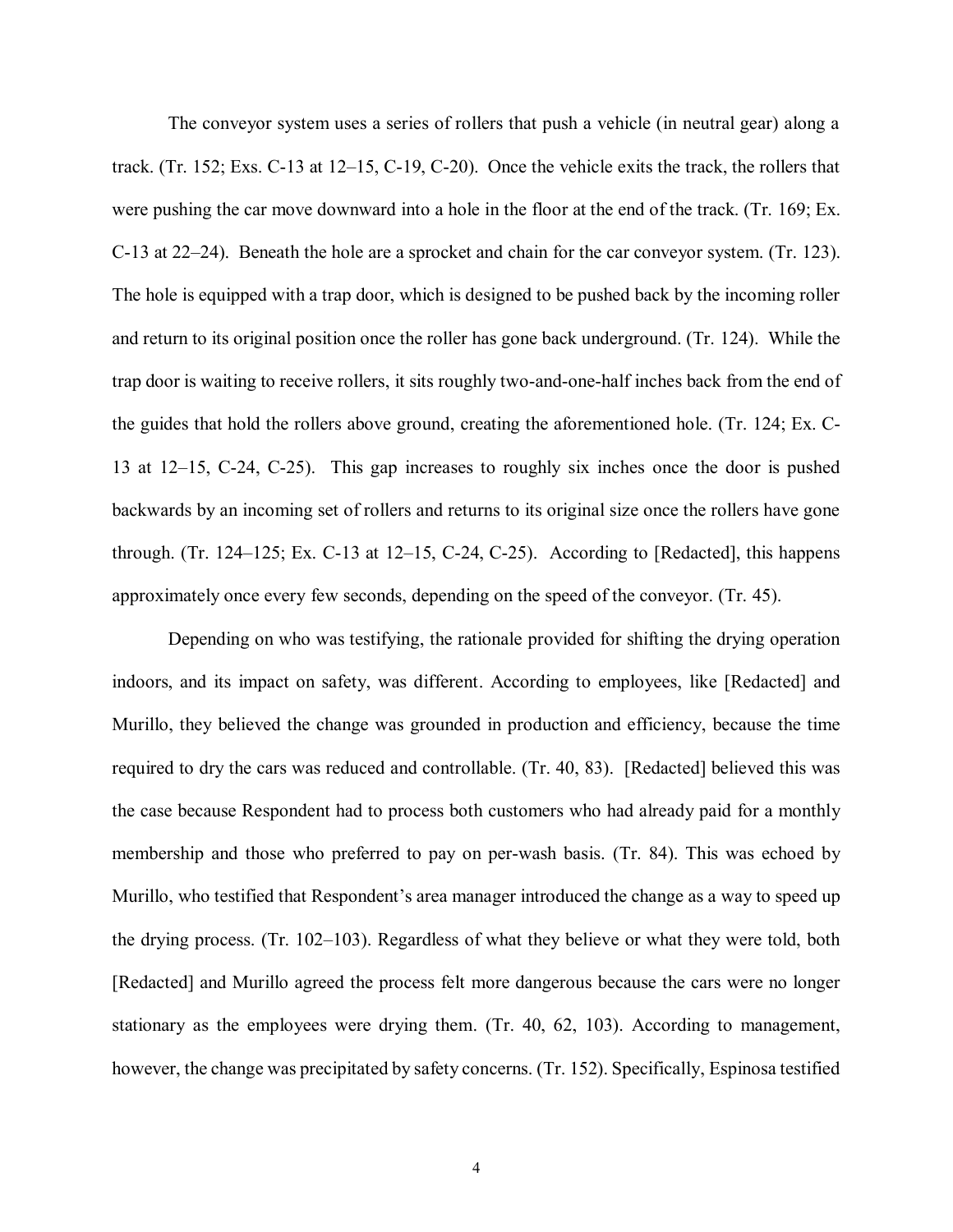the move indoors placed employees in a cooler, sun-shaded environment and removed the hazards that come with a car under a customer's control.<sup>4</sup> (Tr. 152–53).

 With respect to the work practices, training, and rules governing the drying process inside the bay, the testimony was somewhat of a mixed bag. All who testified admitted that it was against the rules to step onto the conveyor. (Tr. 41, 77, 106, 159). The testimony was somewhat mixed, however, on the question of whether stepping *over* the conveyor was an acceptable work practice. According to [Redacted], the training video he watched said he was not supposed to step over the conveyor. (Tr. 41). According to Espinosa, it is acceptable to step over or around the conveyor. (Tr. 159). Morales testified that stepping over the conveyor is not preferred but admitted there was no rule against it. (Tr. 188). Further, even though everyone agreed the floor in the area surrounding the trap door could be slippery, which Respondent attempted to remedy by using rubber mats,<sup>5</sup> and even though Respondent has rules regarding proper footwear for washing and drying employees, just about everyone agreed the rules regarding non-slip shoes were rarely enforced. (Tr. 46, 105, 157, 161–62).

 The foregoing inconsistencies in employees' understanding of the rules and in management's enforcement of those rules was highlighted by the accident in this case. According to [Redacted], the number of people allocated to drying vehicles could be 2, 3, or 4, depending on the volume of cars traveling through the system, the rate at which the conveyor is set, and the number of employees [available.](#page-5-0)<sup>6</sup> (Tr. 80–82, 97). When three dryers were allocated it would result in an unequal number of dryers per vehicle side, placing one employee in the position of having

 4. According to Espinosa, when drying used to occur outdoors, an employee was struck by a customer, who had mistaken the accelerator for the brake. (Tr. 153).

 5. Respondent's own training video recognize these mats as additional tripping hazards. (Tr. 160–61).

 6. At trial, [Redacted] clarified between average cars per hour, which refers to the number of actual cars processed, and line speed, which refers to the speed (measured in cars/hour) at which the conveyor is set. (Tr. 54).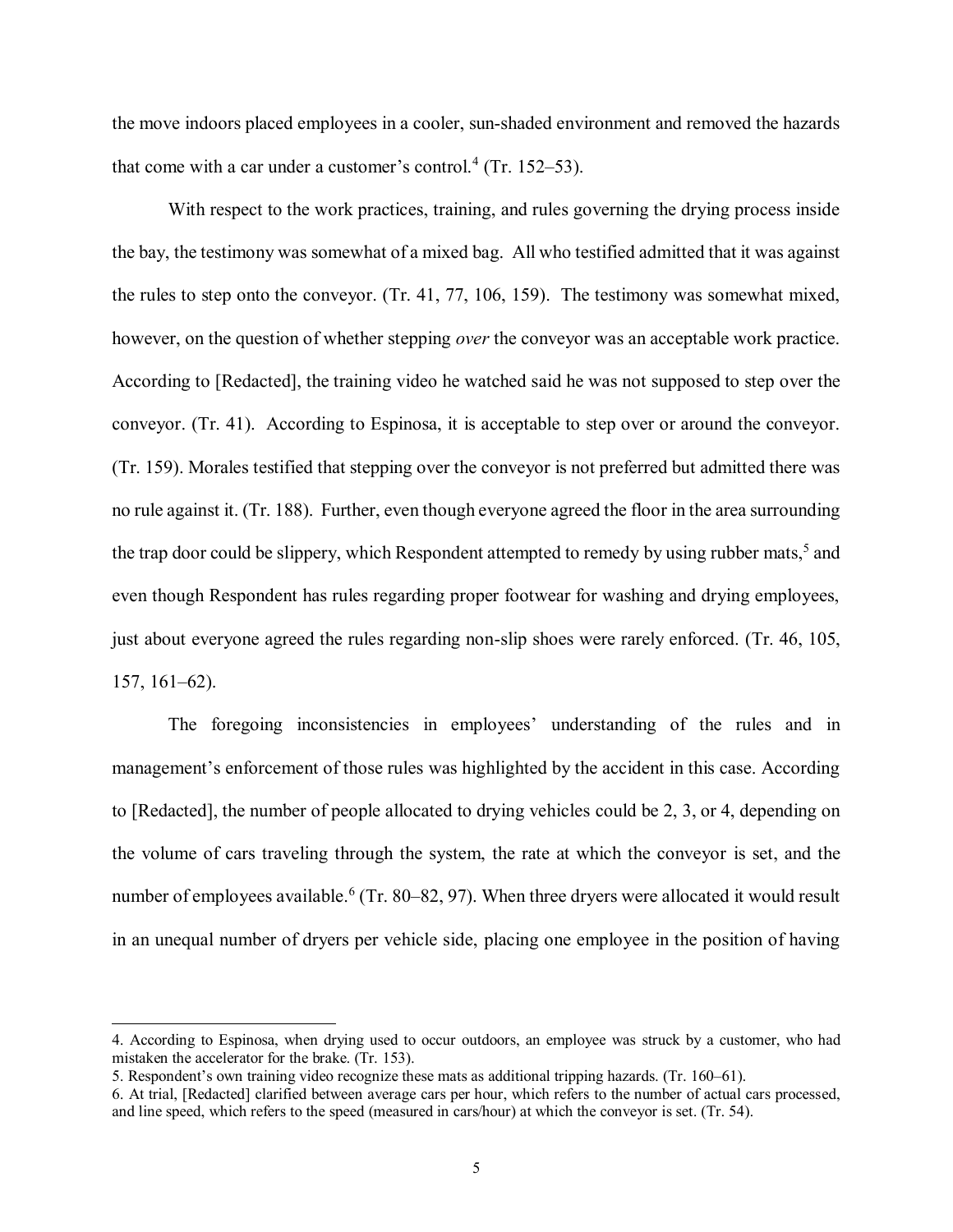<span id="page-5-0"></span> to travel back and forth to opposite sides of the vehicles and, thus, the conveyor. (Tr. 187–88). When asked about training, [Redacted] and Murillo both testified they were not trained on how to perform the job with an uneven number of dryers, there were no policies discussing how to dry with three dryers, and further expressed that the training video showed the process at the slowest speed they were likely to encounter (and thus was unlike how they actually perform their jobs). (Tr. 37–38, 108; Ex. C-19, C-20).

 On the day of the accident, Respondent only assigned three people to perform drying duties. Included in this group was [Redacted]. (Tr. 31; Ex. C-24). In the video of the accident, [Redacted] finished up drying the driver's side of a car that was getting ready to leave the conveyor and began to move to the passenger side of the next car in the queue. (Tr. 32–33; Ex. C-24). As he crossed over the conveyor, [Redacted]' foot slipped into the hole, where it became caught in the conveyor's sprocket and chain. (Tr. 34; Ex. C-24). [Redacted] suffered severe injuries requiring hospitalization as a result of the accident. (Tr. 39). Though he reviewed the video, [Redacted] could not recall how he got his foot stuck inside the hole. (Tr. 34).

 Different members of Respondent's management team were shown the video of what [Redacted] was doing in the moments leading up to, and including, his injury. Each had a different take on what, specifically, [Redacted] did wrong as he passed between the two sides of the conveyor on a day where only three people were assigned to dry cars. According to Espinosa, the only thing [Redacted] did wrong was stepping backwards across the front of the oncoming vehicle; though even he admitted that it is not a violation of car wash safety rules. (Tr. 174). According to Morales, [Redacted] violated the rules when he moved from one side of the car to the other. (Tr. 187). Morales explained that each person is assigned to a side, where the front, sides, and back are dried. (Tr. 187). The third person is a floater of sorts, who touches up whatever is left unreached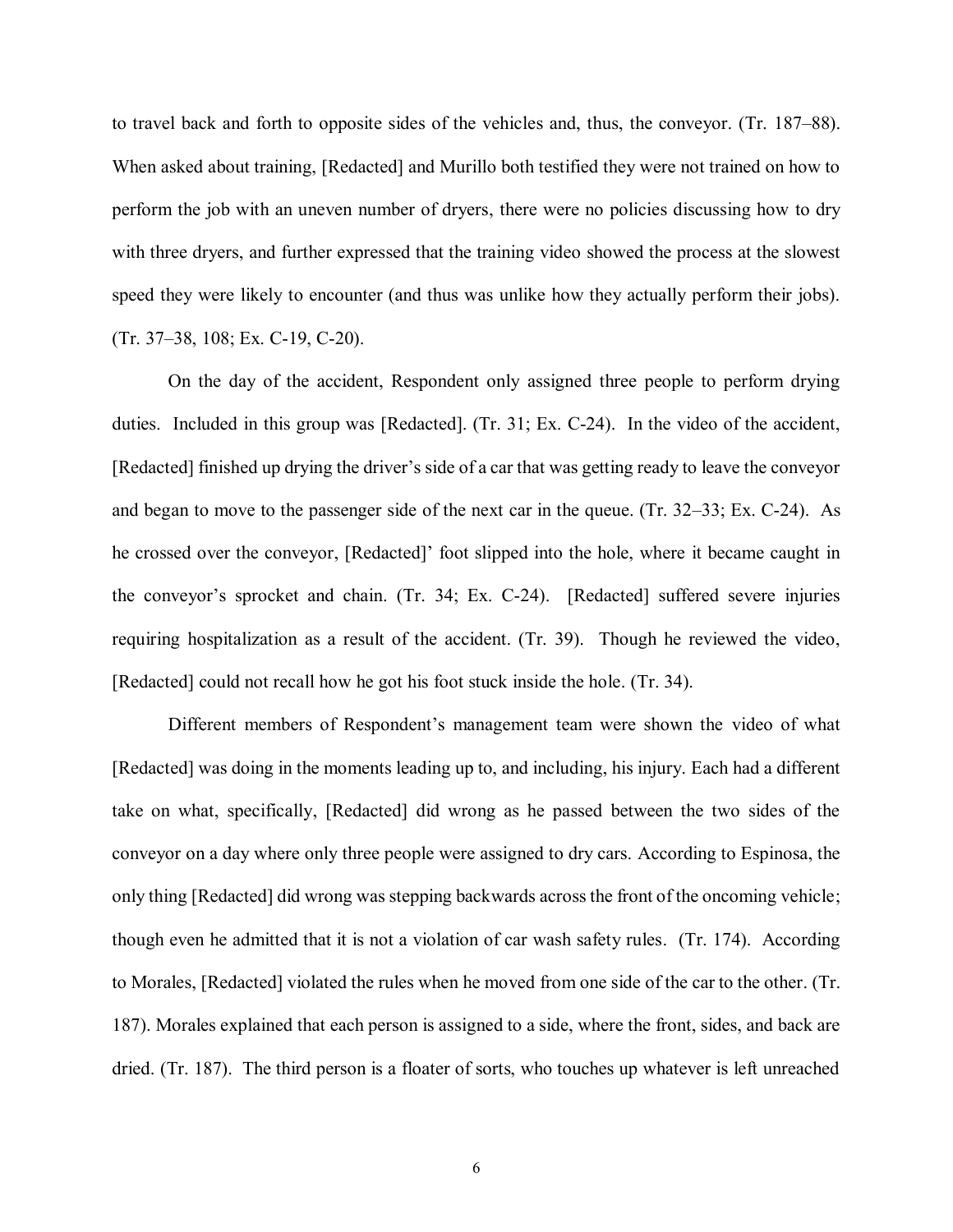by the other two dryers. (Tr. 187). When asked to clarify how that would be carried out in practice, Morales agreed it was acceptable to step over the conveyor while it was in operation but Respondent preferred that employees avoid doing so. Neither of these so-called rules are memorialized in any of Respondent's safety materials, policies, or manuals. (Tr. 174, 188; Ex. C-15, C-17, C-18).

 Based on this incident, CSHO Guerrero recommended, and Complainant issued, a single-item Citation, alleging a violation of the guarding standard found at 29 C.F.R. § 1910.212(a)(1).

# **IV. Discussion**

# **A. Citation 1, Item 1**

Complainant alleged a serious violation of the Act in Citation 1, Item 1 as follows:

 29 CFR 1910.212(a)(1): One or more more methods of machine guarding was [sic] not provided to protect the operator and other employees in the machine area from hazards such as those created by point of operation, ingoing nip points, rotating parts, flying chips, and sparks:

 On or about June 8, 2017, employer did not ensure that the rotating chain and sprocket located in the soft close drop door opening was properly guarded. This condition exposed employee to caught-between hazards.

(Ex. C-1).

 To establish a violation of an OSHA standard pursuant to Section 5(a)(2) of the Act, Complainant must prove: (1) the standard applies to the facts; (2) the employer failed to comply with the terms of the standard; (3) employees were exposed to the hazard covered by the standard, and (4) the employer had actual or constructive knowledge of the violation (*i.e.*, the employer knew or, with the exercise of reasonable diligence, could have known of the violative condition).  *Atlantic Battery Co.*, 16 BNA OSHC 2131, 2138 (No. 90-1747, 1994).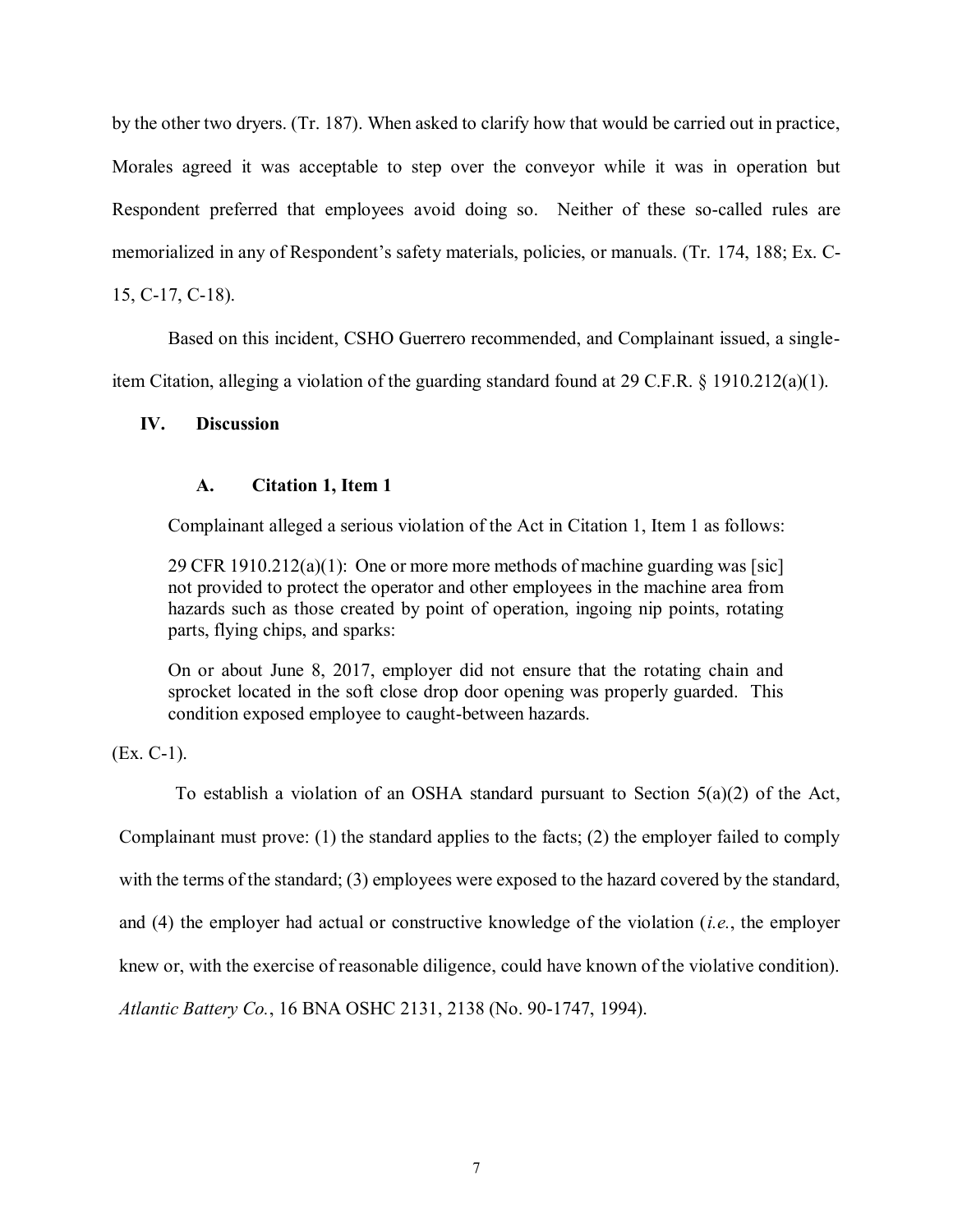Complainant has the burden of establishing each element by a preponderance of the evidence. *See Hartford Roofing Co.*, 17 BNA OSHC 1361 (No. 92-3855, 1995). "Preponderance of the evidence" has been defined as:

 the greater weight of the evidence, not necessarily established by the greater number of witnesses testifying to a fact *but by evidence that has the most convincing force*; superior evidentiary weight that, though not sufficient to free the mind wholly from all reasonable doubt, is still sufficient to incline a fair and impartial mind to one side of the issue rather than the other.

 Black's Law Dictionary, "Preponderance of the Evidence" (10th ed. 2014) (emphasis added).

### **i. The Cited Standard Applies and Was Violated**

 Subpart O of Part 1910 applies to Machinery and Machine guarding. Complainant alleges Respondent's employees were exposed to the sprocket and chain located below the trap door at the end of the car wash conveyor system. There is no dispute the conveyor belt is a machine within the meaning of the standard. Thus, the standard applies.

 The Court also finds the terms of the standard were violated. To prove a violation of the guarding standard, Complainant must show "that a hazard within the meaning of [1910.212(a)(1)] exists in the employer's workplace." *Buffets, Inc. d/b/a Old Country Buffet*, 21 BNA OSHC 1065 (No. 03-2097, 2005) (string cite omitted). In practice, this requires "show[ing] that employees are in fact exposed to a hazard as a result of the manner in which the machine functions and is operated." *Id.* (citing *Jefferson Smurfit Corp.*, 15 BNA OSHC 1419, 1421 (No. 89-553, 1991)). It is insufficient for Complainant to merely show that it is "not impossible" for an employee to come into contact with the moving parts of a particular machine; instead, Complainant "must show that it is reasonably predictable either by operational necessity or otherwise (including inadvertence), that employees have been, are, or will be in the zone of danger." *Fabricated Metal Prods., Inc.*, 18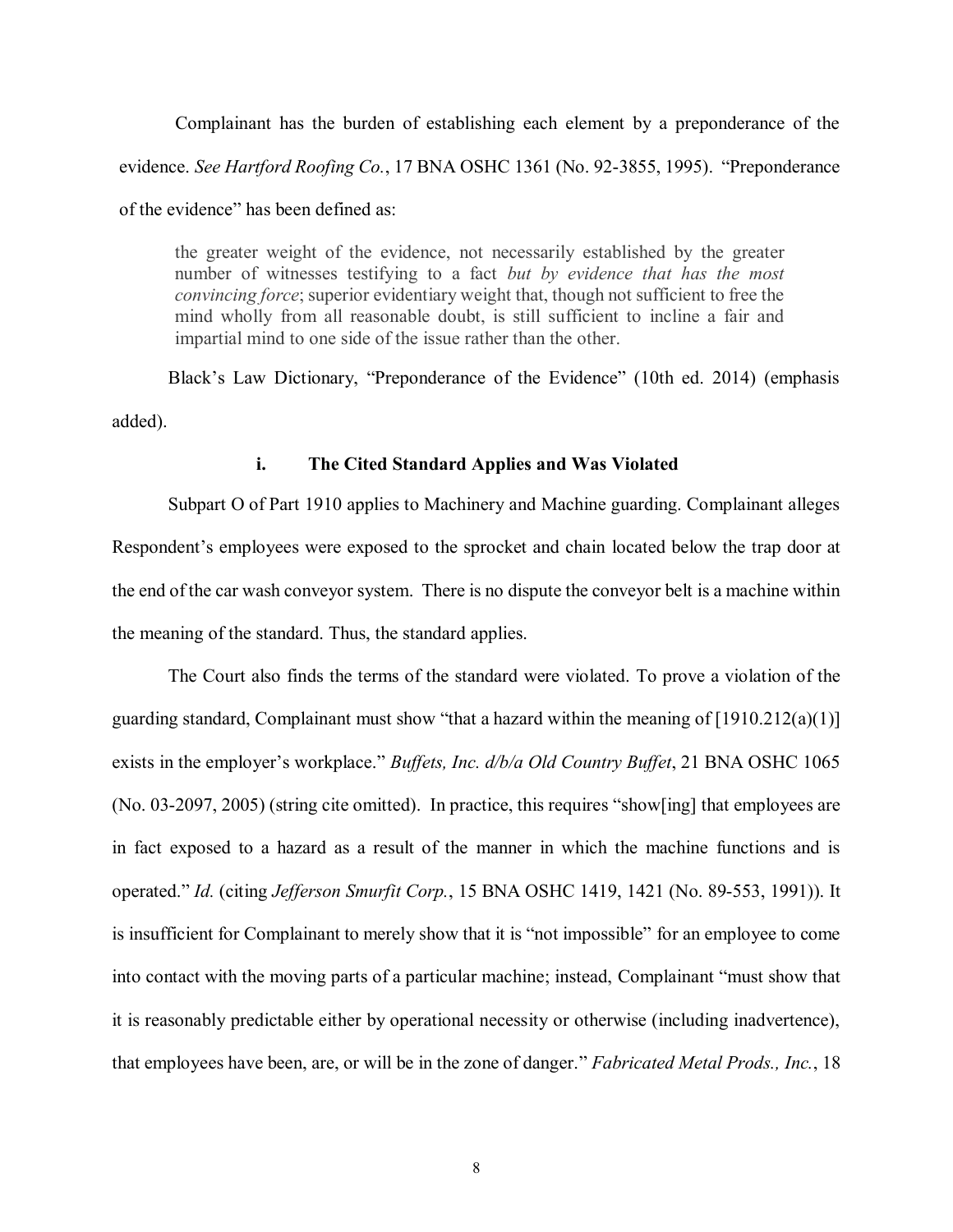BNA OSHC 1072 (No. 93-1853, 1997) (citing *Rockwell Int'l Corp.*, 9 BNA OSHC 1082 (No. 12470, 1980) & *Gilles & Cotting, Inc.*, 3 BNA OSHC 2002 (No. 504, 1976).

 Complainant contends the gap left between the trap door and the end of the conveyor— whether in its normal position or while expanded—exposed Respondent's employees to the hazard imposed by the sprocket and chain located underneath. In support, Complainant points to the fact that an accident occurred in this case, that the conditions surrounding the hole tended to be wet and slippery, and that work rules appeared to be inconsistently understood and enforced. Respondent contends that its conveyor policy, which prohibits stepping onto (and possibly over) the conveyor belt while it is in operation, when combined with other safety measures like the retracting metal plate, is sufficient to prevent exposure to the machinery below the hole in the floor. Further, Respondent contends that, if a violation occurred, it was the result of [Redacted]' unpreventable employee misconduct.

 As highlighted by cases cited above, the key to this case is whether Respondent's employees are exposed to a hazard contemplated by the guarding standard. Just because an employer uses a machine with exposed parts does not automatically impose a duty to guard. *See,*  e.g., Buffets, Inc., 21 BNA OSHC 1065 (vacating citation because Complainant failed to show employees were exposed to moving parts under normal operating conditions). If there is exposed machinery, but exposure is not reasonably predictable given how the machinery works or how employees are expected to work around it, then there is no need to guard and no violation of the  standard. *See, e.g.*, *Norman W Fries Inc.*, 2018 WL 4899174 (No. 17-0304, 2018 (ALJ Joys). Conversely, if it is reasonably predictable, through regular work practice or accident, that an employee will be in the zone of danger created by the machine, then the employer is required to guard it.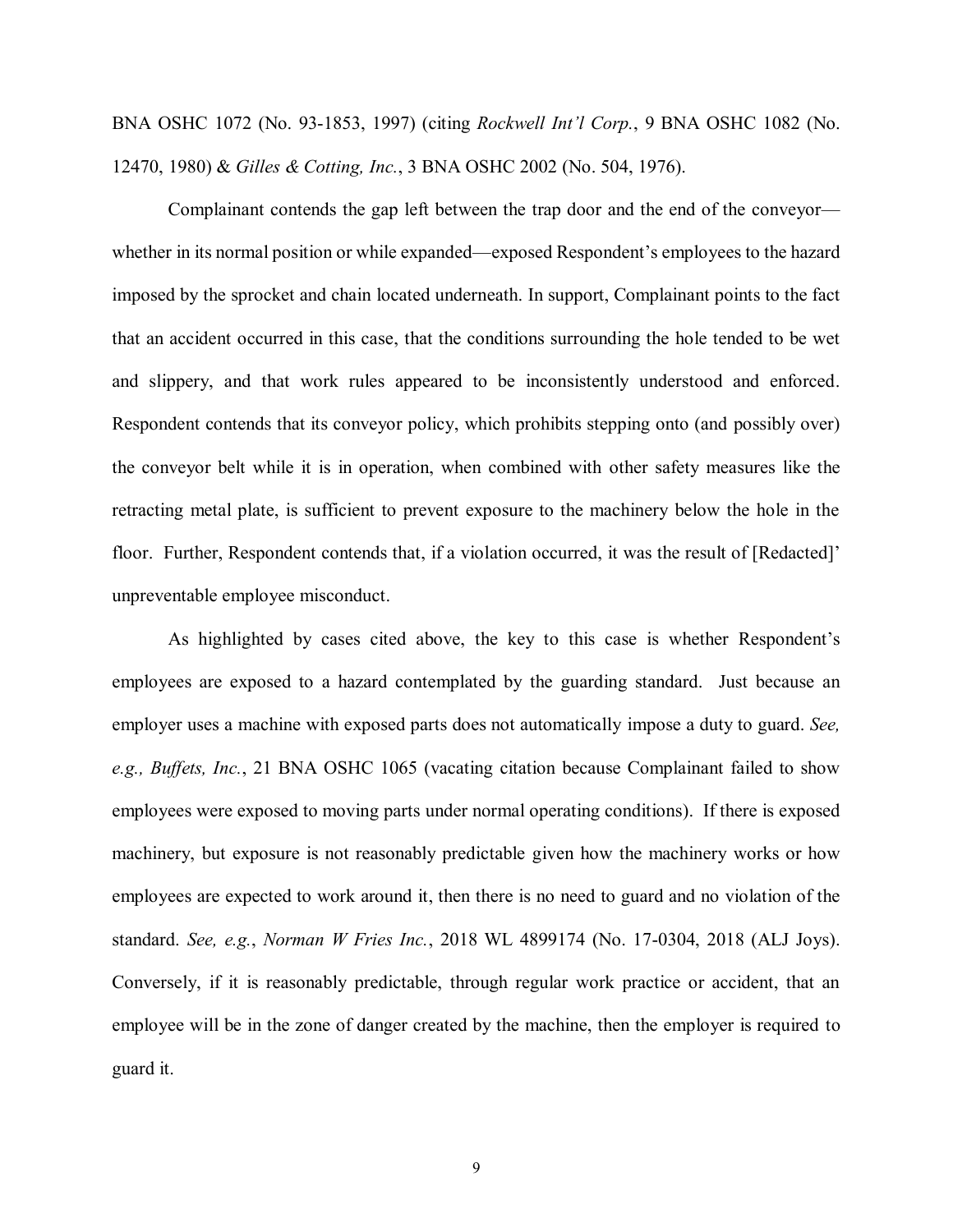As previously noted, the key event in this case was Respondent's decision to move the drying operation inside the tunnel. Until that point, there was no concern about employee exposure to the conveyor components beneath the trap door because there were no employees working in proximity to it. Thus, the guard, if one existed at that time, was adequate for its purpose. By moving the employees indoors,<sup>7</sup> Respondent placed them closer to the sprocket and chain located beneath the trap door. At the very least, Respondent increased the likelihood of exposure by moving its employees inside of the tunnel, closer to the conveyor.

 Both operational necessity and inadvertence played a role in Respondent's employees being exposed to the sprocket and chain of the conveyor. By moving employees closer to the trap door, Respondent increased the likelihood of exposure because employees were now working proximate to the hole and could, by mistake, step into it, which happened in this case. This possibility was exacerbated by additional factors: (1) the ground, as admitted by the employees who testified, was slippery around the trap door; (2) Respondent did not enforce its rules regarding non-slip shoes; (3) the trap door did not close completely, or at least to a sufficient degree to prevent a foot from entering; and (4) Respondent's allocation of three employees to perform the job, of necessity, required one employee to continually walk from one side of the conveyor to the other. Depending on what portion of the car this third employee was cleaning, such a step could take place near the trap door. Though Morales testified that such movement was discouraged, he admitted that it was not prohibited, and his co-worker, Espinosa, admitted that it was not against the rules. (Tr. 170, 187–88).

 7. The Court expresses no opinion on the issue of whether the move indoors is inconsistent with industry standards. The results of CSHO Guerrero's internet research lack context, and it is unclear whether this particular insurance company's position on working indoors at a car wash facility contemplates the conditions at Respondent's car wash facility.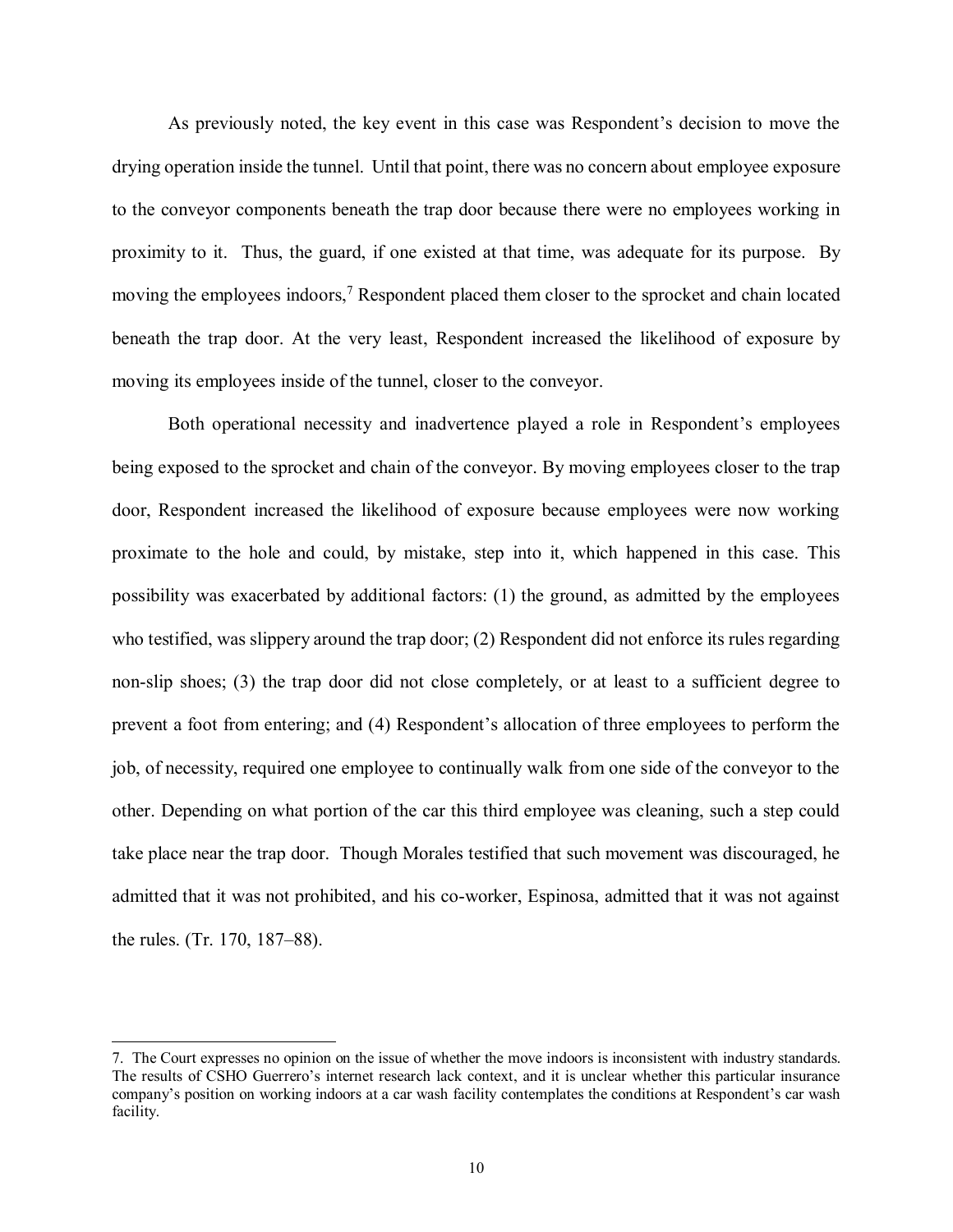In cases where a guarding citation involving a conveyor has been vacated, it was because nothing about the job placed employees in proximity to the nip points, rollers, or other guarding- related hazards. *Norman W Fries Inc.*, 2018 WL 4899174 ("Although there is no question the injured employee was exposed, the Secretary failed to establish this exposure was reasonably predictable as a result of the manner in which the conveyor functions and the way it is operated."). For example, in *Norman W Fries*, the ALJ found the manner in which the employee was "accidentally" injured was not reasonably predictable because neither the normal operation of the conveyor nor the clean-up process the employee was engaged in at the time required him to go beneath the conveyor. *Id.*; *see also Evergreen Techs., Inc.*, 18 BNA OSHC 1528 (1998) (ALJ Spies) (finding employee's injuries were the result of idiosyncratic behavior, not the failure to replace a failing guard). $8$ 

 In this case, there were no rules that prohibited employees from stepping near the hole; the process used to dry the cars (especially with three employees) placed employees in a position to slip and step into the hole because they were working in an area that was known to be wet and slippery; and the rules Respondent had on the books were not consistently enforced, if at all. At the very least, Respondent's employees were exposed to a hazard when working around the trap door of the conveyor. *See Calpine Corp.*, 2018 WL 1778958 (No. 11-1734, 2018) ("Calpine assigned its employees to complete a task that would bring them into the 'zone of danger' posed by the unguarded platform opening."). Just like the employer in *Calpine*, Respondent's work practice brought its employees into the zone of danger posed by the trap door. *Id.* The fact that

 8. Contrary to Respondent's claim, this case is nothing like *Evergreen Technologies*. In that case, the citation was vacated because, even though a moving part was left unguarded, exposure to that part only occurred as a result of the employee intentionally "plac[ing] her body into the Instron machine while it was operating." *Evergreen Techs., Inc.*, 18 BNA OSHC 1528 (ALJ Spies). Here, Respondent's work practices placed its employees in a position to be inadvertently exposed to the machine's rotating parts. [Redacted]' exposure was not the result of some ill-conceived attempt to retrieve a dropped item from behind a machine by reaching through it while it was running; rather, it was the product of the ongoing performance of assigned job tasks.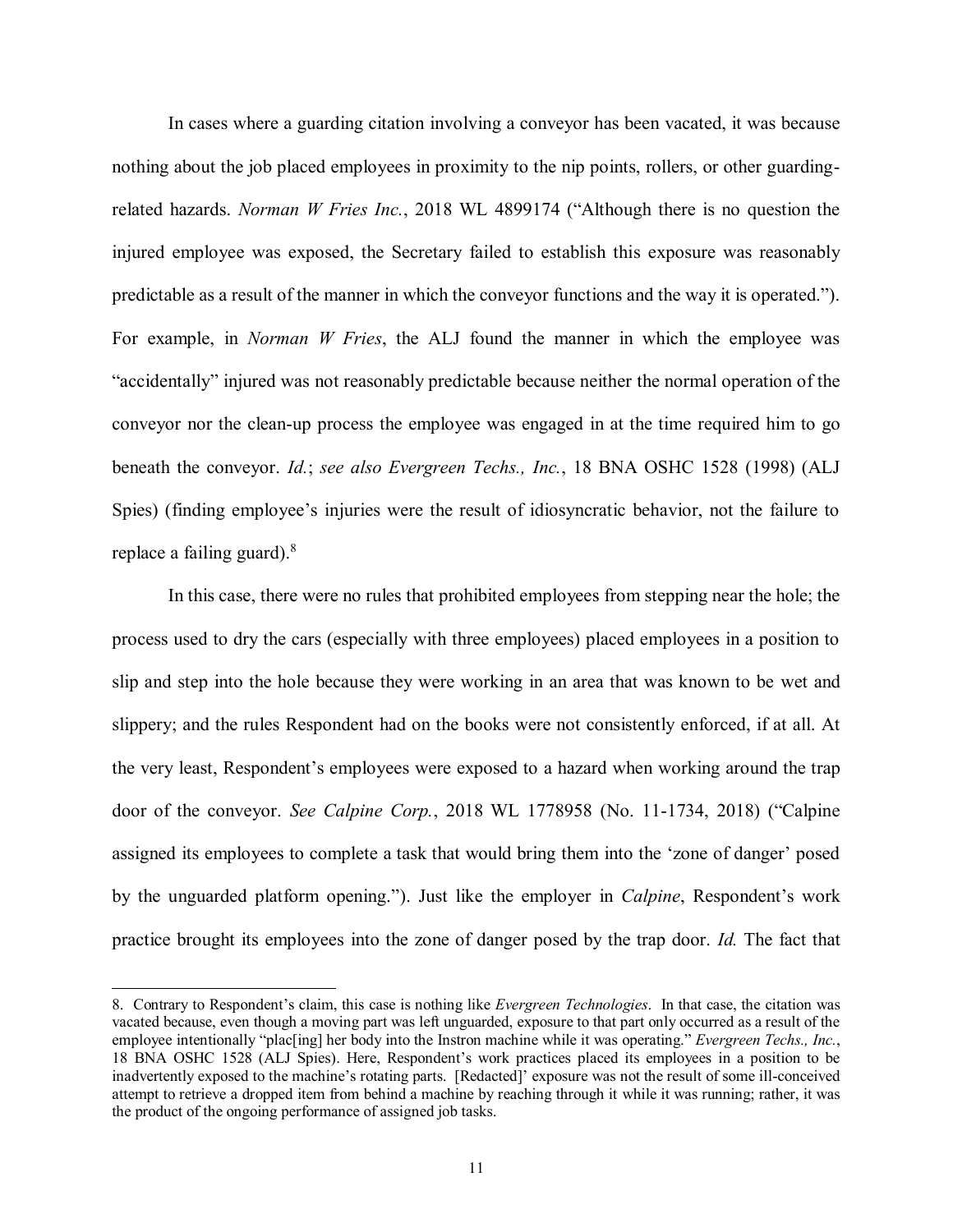[Redacted] was seriously injured by virtue of stepping into the hole is additional evidence of exposure by way of inadvertence.

 Because Respondent's employees were exposed to a hazard, Respondent had an associated duty to ensure the conveyor was properly guarded. In that respect, the Court refers back to its previous conclusion that the trap door did not close enough to prevent the entry of a foot. This conclusion is buttressed by the standards governing floor holes and floor openings, which are regulated under both general industry and construction standards. *See* 29 C.F.R. § 1910.21 (defining a 'hole' as a "gap or open space in a floor, roof, horizontal walking-working surface, or similar surface that is at least 2 inches in its least dimension"); *see id.* § 1926.500 (same). Floor holes are smaller than floor openings and do not necessarily present a "fall-through" hazard, as it were, but instead present slip, trip, and fall hazards and potentially expose unwitting employees to whatever hazards may lie underneath. *See, e.g.,* 29 C.F.R. § 1910.28(b)(3)(ii) (employees must be protected from "tripping into or stepping into or through" any hole that is less than 4 feet above a lower level). Under both sets of standards, floor holes must be guarded. *See, e.g.,* 29 C.F.R. § 1910.28(b)(3) (listing requirements for how to protect employees from hazards imposed by floor holes). When those standards are applied to this case, the gap left by the trap door, which measured roughly 2.5 inches, would be considered a floor hole. As such, the hole should have been guarded insofar as there was exposure, which there was.

 Ultimately, Respondent is a victim of its decision to move the drying process indoors. While this *may* have been a safer move overall,<sup>9</sup> the move itself was not inherently safe. Respondent had an obligation to ensure that any new hazards imposed by the move were addressed. With respect to the gap left by the retracting trap door, the Court finds Respondent's efforts to

 9. The Court expresses no opinion on the relative safety of either option. The Court's concern is whether a hazard, as described in the standard, exists at Respondent's workplace.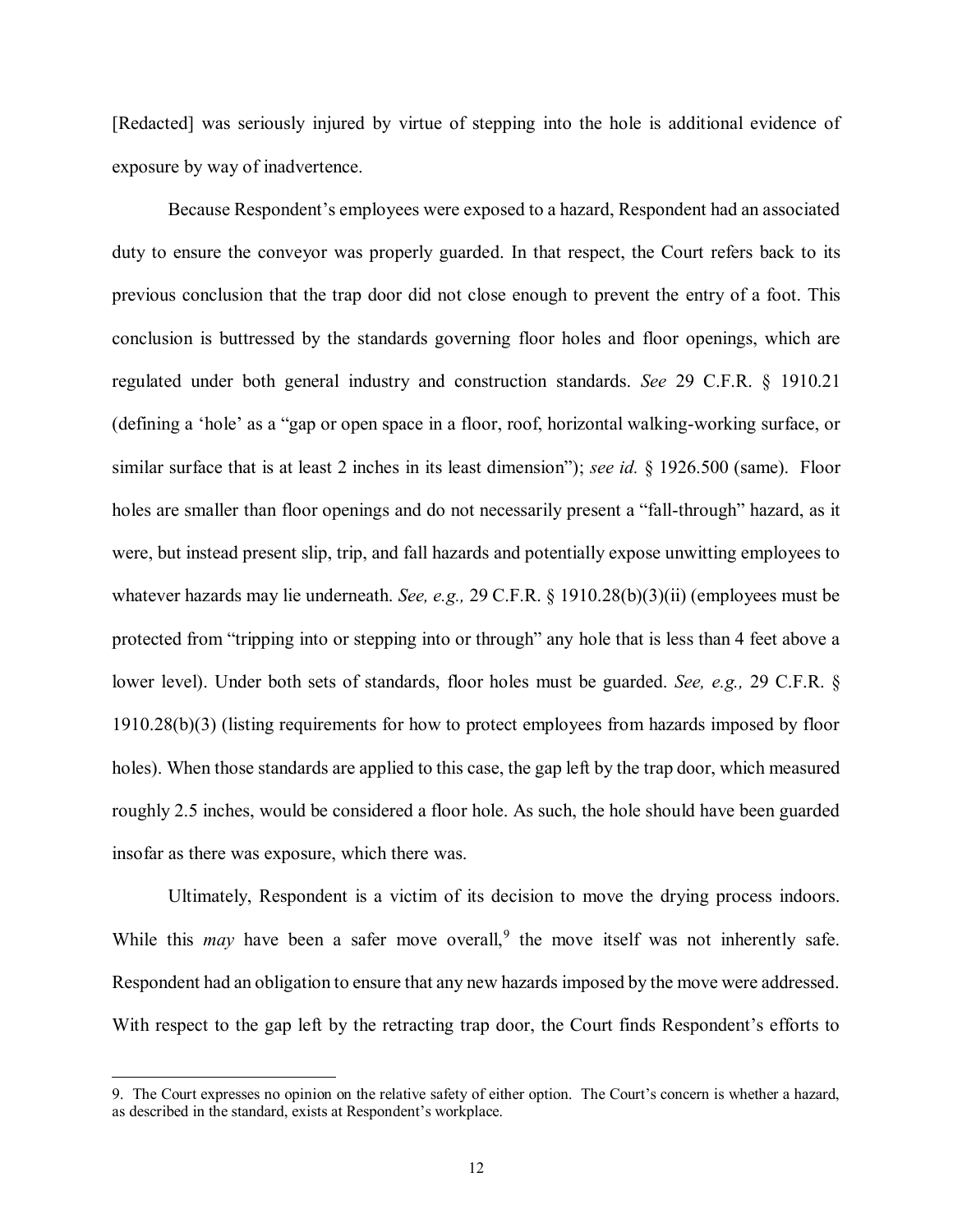prevent exposure to the machinery below were insufficient. Accordingly, the Court finds the standard was violated and that Respondent's employees were exposed to the hazard caused by the violation.

### **ii. Respondent Knew of the Hazardous Condition**

 "To establish knowledge, the Secretary must prove that the employer knew or, with the exercise of reasonable diligence, should have known of the conditions constituting the violation."  *Central Florida Equip. Rentals, Inc.*, 25 BNA OSHC 2147 (No. 08-1656, 2016). To satisfy this burden, Complainant must show "knowledge of the *conditions* that form the basis of the alleged violation; not whether the employer had knowledge that the conditions constituted a hazard." *Id.*  "Although the Secretary has the burden to establish employer knowledge of the violative conditions, when a supervisory employee has actual or constructive knowledge of the violative conditions, that knowledge is imputed to the employer, and the Secretary satisfied his burden of proof without having to demonstrate any inadequacy or defect in the employer's safety program."  *Dover Elevator Co.*, 16 BNA OSHC 1281 (No. 91-862, 1993); *see also Dana Container*, 25 BNA OSHC 1776 (No. 09-1184, 2015) (citing *Dover* for same proposition).

 There is no serious dispute about Respondent's knowledge of the hazardous condition. As part of the daily inspection procedures, Respondent requires its managers to perform a daily visual inspection of the trap door. (Tr. 72–73; Ex. C-23). Indeed, one of Respondent's managers performed this inspection on the day of [Redacted]' accident and noted the trap door was in place and in working order. (Tr. 73; Ex. C-23). Thus, Respondent, through its managers, was aware of the gap left by the trap door. Respondent was also aware the conditions surrounding the trap door were wet and slippery and that employees crossed over the conveyor when only three people were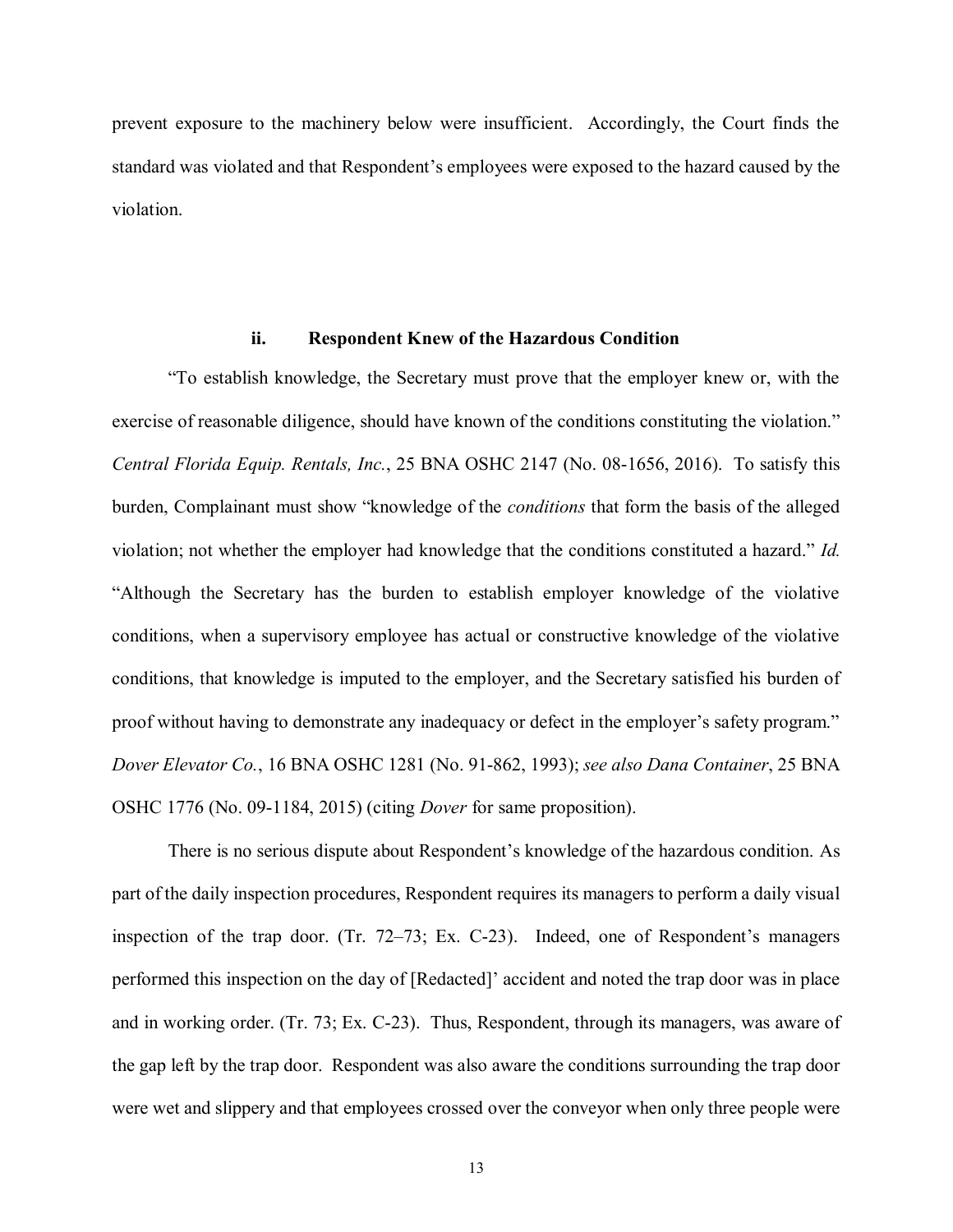assigned to dry vehicles. (Tr. 157–59). Respondent's training materials also relay the hazards associated with working on or around conveyors, indicating that they "can be dangerous and even deadly" and "present the risk of conveyor entanglement." (Tr. 65; Ex. C-17 at 14). This was echoed by Espinosa, who admitted that "it is possible for someone to slip on this wet surface and get their foot caught in the conveyor, even if they violate no safety rules." (Tr. 159). Because Respondent's managers were aware of the condition, the Court finds such knowledge is properly imputable to Respondent. Accordingly, the Court finds Complainant has made out a *prima facie* case of knowledge.

 Though Respondent proffered a defense of unpreventable employee misconduct early in this case, it did not pursue that defense in its post-trial brief. Nevertheless, the Court shall briefly address the defense and illustrate why it does not apply. To prove this defense, an employer must show it: "(1) established work rules designed to prevent the violative conditions from occurring; (2) adequately communicated those rules to its employees; (3) took steps to discover violations of those rules; and (4) effectively enforced the rules when violations were discovered." *Manganas Painting Co.*, 21 BNA OSHC 1964, 1997 (No. 94-0588, 2007).

 on the conveyor or trap door. While this rule is clear, and was clearly communicated, it did not adequately address the hazard imposed by the trap door hole. As noted by Espinosa, it was acceptable for employees to step *over* the conveyor, especially when there was an odd number of dryers to wipe down a car. Although Morales said stepping over the conveyor was discouraged, there was no rule against it. For that matter, neither Espinosa nor Morales could articulate how [Redacted] violated the rules when he got his foot stuck in the trap door. (Tr. 174, 186–88). The With respect to its work rules, Respondent was only clear about one of them: do not step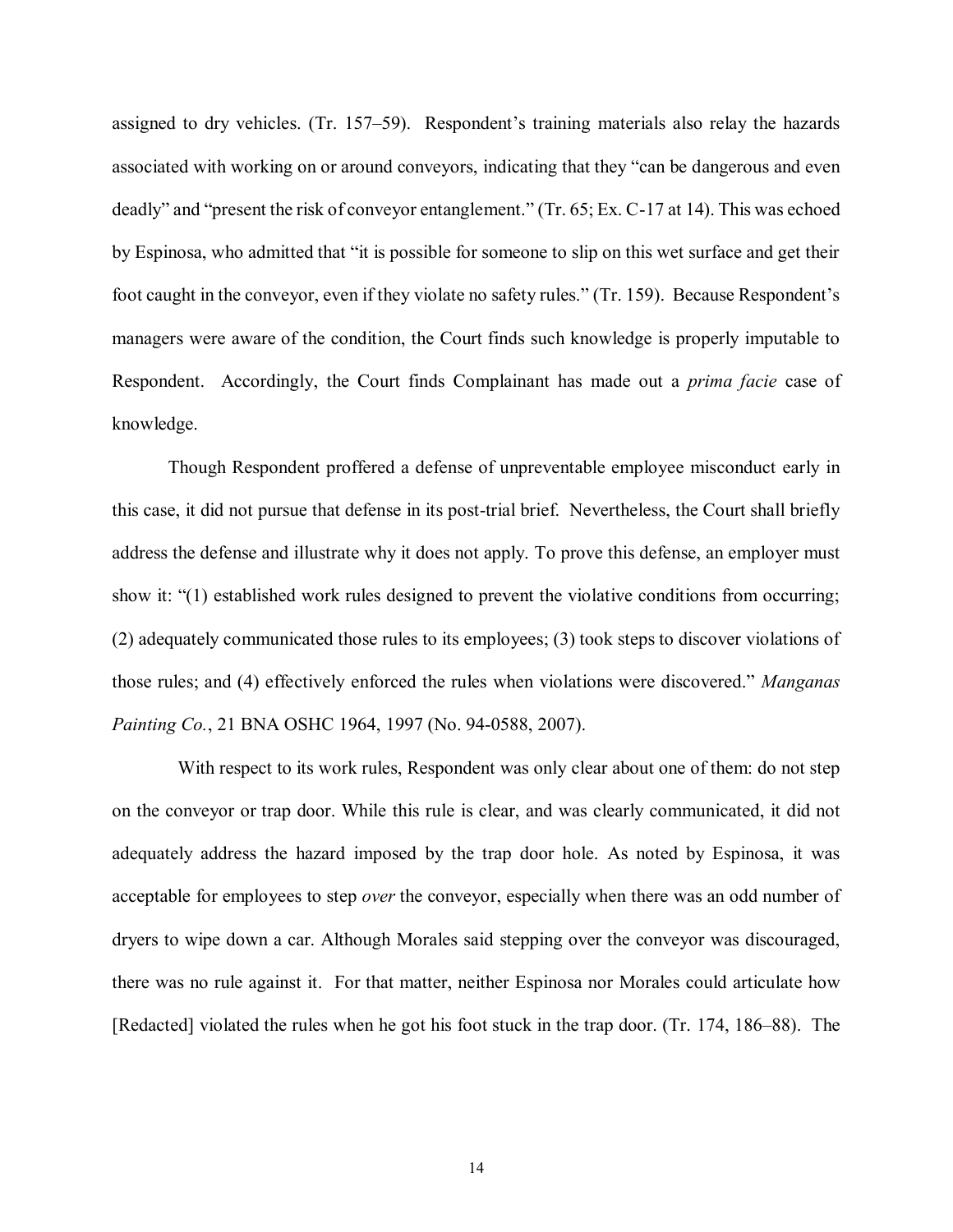Court finds Respondent's claim of unpreventable employee misconduct must fail because Respondent lacks rules that specifically govern the behavior Respondent claims to be misconduct..

 Respondent's claim of employee misconduct also fails because Respondent's enforcement history is mixed, at best. According to Espinosa, Respondent has rules mandating the use of non- slip shoes but does not make any effort to enforce those rules. (Tr. 161). Likewise, the rule prohibiting stepping onto the conveyor appears to have been enforced only a single time, which occurred six months after the events of this case. (Tr. 106–107; Ex. C-14). A progressive disciplinary program must be more than a "paper program", requiring "evidence of having actually administered the discipline outlined in its policy and procedures." *See, e.g., Connecticut Light & Pwr. Co.*, 13 BNA OSHC 2214 (No. 85–1118, 1989) (reprimand letters issued); *Pace Constr. Corp.*, 14 BNA OSHC 2216 (No. 86–758, 1991) (perennial verbal warnings ignored on a widespread basis). Respondent's managers testified that verbal warnings were given, but also admitted those warnings were not tracked such that progressive discipline could be imposed in a meaningful way.

 By moving the drying operation inside the car wash bay, Respondent knowingly brought its employees closer to the hazard imposed by the machinery located beneath the trap door. Respondent was aware of the hazard imposed by the machinery and knew that the area surrounding the trap door was slippery. Further, Respondent's management was responsible for allocating employees to the drying area based on volume and availability. (Tr. 175). So, when only three individuals were assigned to dry, Respondent could reasonably anticipate one of those employees would cross over the conveyor, as [Redacted] did in this case. Since such an action was not prohibited by Respondent's work rules, and given that neither Espinosa nor Morales could identify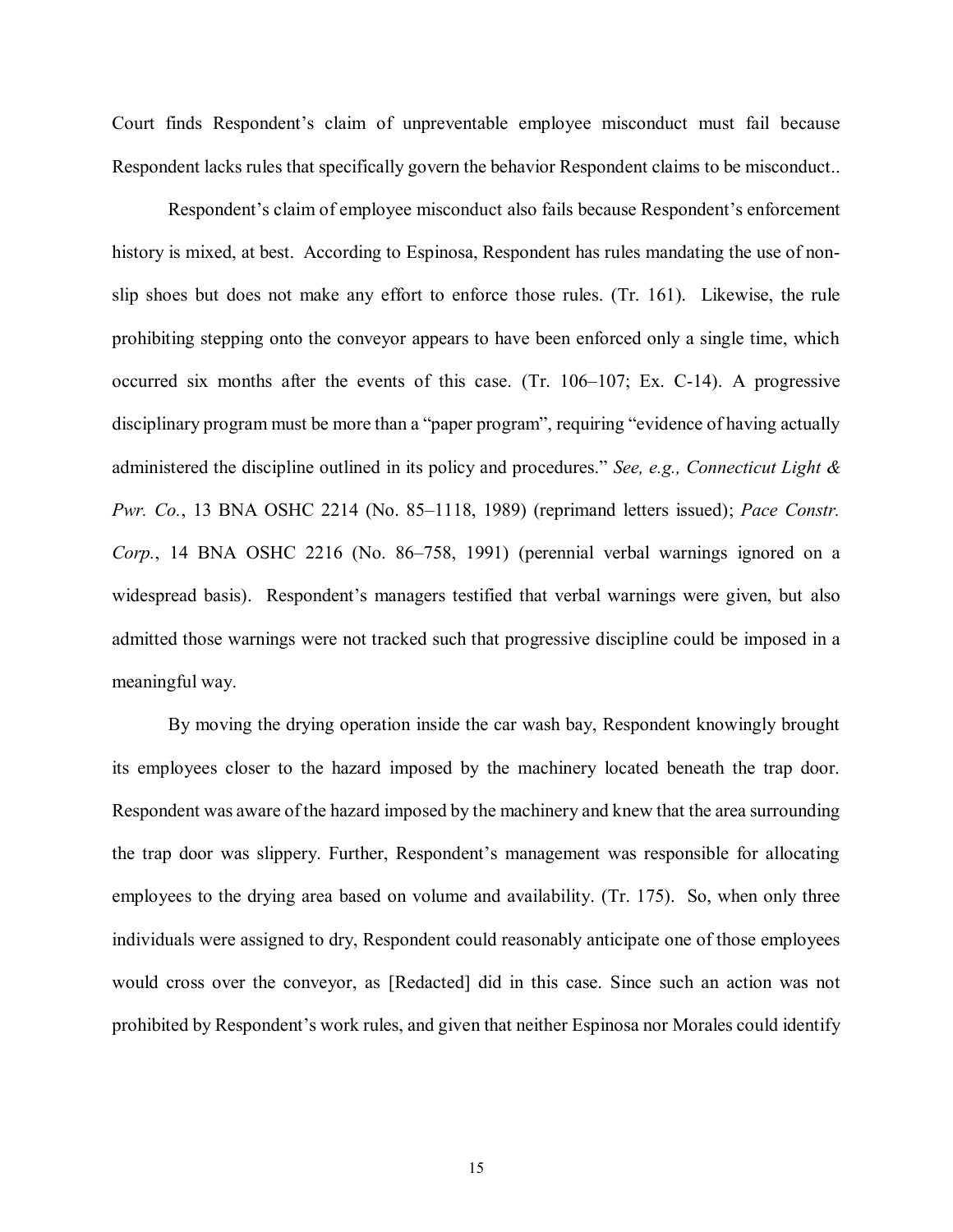what [Redacted] did wrong, the only reasonable conclusion is that Respondent knew or, at the very least, could have known of the violative condition.

### **iii. The Violation Was Serious**

 A violation is "serious" if there was a substantial probability that death or serious physical harm could have resulted from the violative condition. 29 U.S.C. § 666(k). Complainant need not show that there was a substantial probability that an accident would actually occur; he need only show that if an accident occurred, serious physical harm could result. *Phelps Dodge Corp. v. OSHRC*, 725 F.2d 1237, 1240 (9th Cir. 1984). If the possible injury addressed by a regulation is death or serious physical harm, a violation of the regulation is serious. *Mosser Construction*, 23 BNA OSHC 1044 (No. 08-0631, 2010); *Dec-Tam Corp*., 15 BNA OSHC 2072 (No. 88-0523, 1993).

 After the accident, [Redacted] stated that he pulled his foot out of the hole, and it was just hanging there. (Tr. 34). As a result of his injuries, [Redacted] had to go to the hospital and had been out of work for over a year at the time of the hearing in this matter. (Tr. 56, 91). The Court finds [Redacted]' injuries were sufficiently severe to characterize this violation as serious.

# **V. Penalty**

 In calculating appropriate penalties for affirmed violations, Section 17(j) of the Act requires the Commission give due consideration to four criteria: (1) the size of the employer's business, (2) the gravity of the violation, (3) the good faith of the employer, and (4) the employer's prior history of violations. Gravity is the primary consideration and is determined by the number of employees exposed, the duration of the exposure, the precautions taken against injury, and the likelihood of an actual injury. *J.A. Jones Construction Co.*, 15 BNA OSHC 2201 (No. 87-2059, 1993). It is well established that the Commission and its judges conduct *de novo* penalty determinations and have full discretion to assess penalties based on the facts of each case and the